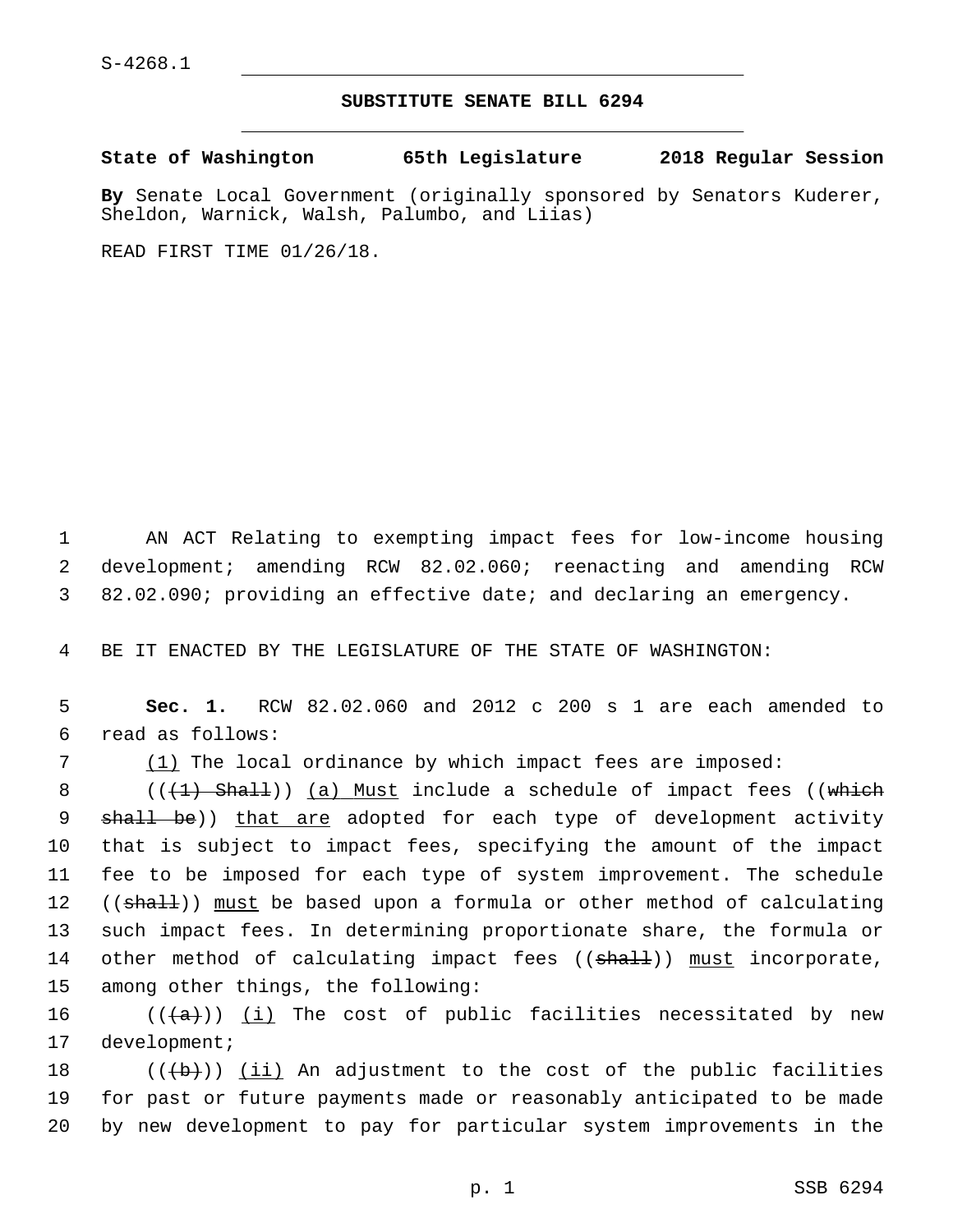form of user fees, debt service payments, taxes, or other payments earmarked for or proratable to the particular system improvement;

 (( $\left(\frac{1}{1} \text{ i} \text{ i}\right)$ ) (iii) The availability of other means of funding public 4 facility improvements;

5  $((\overline{d}))$   $(iv)$  The cost of existing public facilities improvements; 6 and

 (( $\left(+\in\right)$ )) (v) The methods by which public facilities improvements 8 were financed;

9 ( $(\langle 2 \rangle)$ ) (b) May provide an exemption for ((low-income housing, 10 and other)) development activities with broad public purposes, from these impact fees, provided that the impact fees for such development 12 activity ((shall be)) are paid from public funds other than impact 13 fee accounts;

 $((+3+))$   $(c)$  May provide an exemption from impact fees for low- income housing. Local governments that grant exemptions for low-16 income housing under this subsection  $((+3))$   $(1)(c)$  may either: Grant a partial exemption of not more than eighty percent of impact fees, in which case there is no explicit requirement to pay the exempted portion of the fee from public funds other than impact fee accounts; or provide a full waiver, in which case the remaining percentage of the exempted fee must be paid from public funds other than impact fee 22 accounts. An exemption for low-income housing granted under (b) of 23 this subsection  $((2)$  of this section)) or this subsection  $((43))$   $(1)(c)$  must be conditioned upon requiring the developer to record a covenant that, except as provided otherwise by this subsection, prohibits using the property for any purpose other than for low- income housing. At a minimum, the covenant must address price restrictions and household income limits for the low-income housing, unless used as a shelter for people experiencing homelessness, and that if the property is converted to a use other than for low-income housing, the property owner must pay the applicable impact fees in effect at the time of conversion. Covenants required by this subsection must be recorded with the applicable county auditor or recording officer. A local government granting an exemption under 35 ((subsection  $(2)$  of this section or)) this subsection  $((+3))$   $(1)(c)$  for low-income housing may not collect revenue lost through granting an exemption by increasing impact fees unrelated to the exemption. A school district who receives school impact fees must approve any 39 exemption under ((subsection  $(2)$  of this section or)) this subsection  $((+3)()$   $(1)(c);$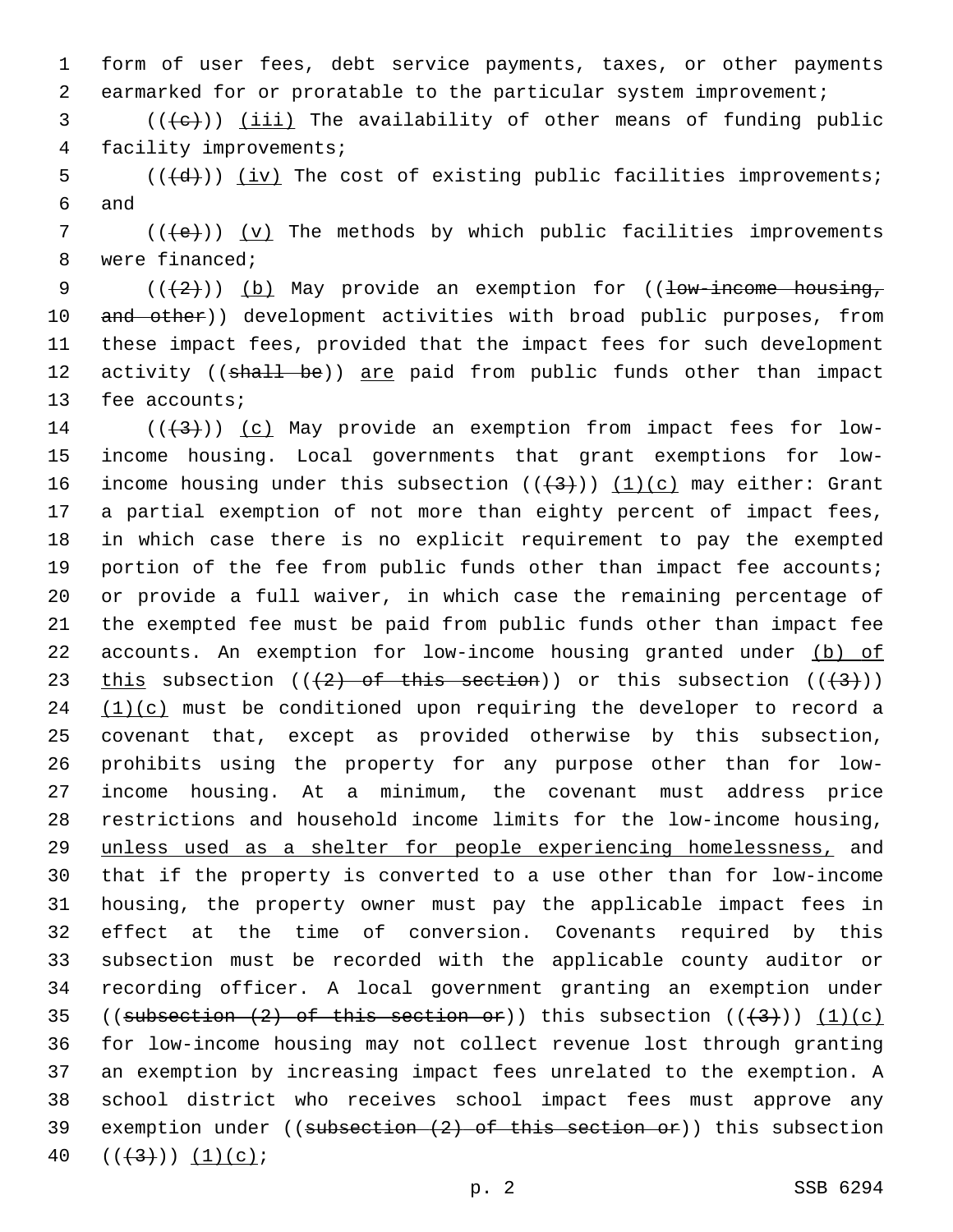1 (( $(4)$  Shall)) (d) Must provide a credit for the value of any dedication of land for, improvement to, or new construction of any system improvements provided by the developer, to facilities that are identified in the capital facilities plan and that are required by the county, city, or town as a condition of approving the development activity;6

7 (( $(5)$  Shall)) (e) Must allow the county, city, or town imposing the impact fees to adjust the standard impact fee at the time the fee is imposed to consider unusual circumstances in specific cases to 10 ensure that impact fees are imposed fairly;

11 (((6) Shall)) (f) Must include a provision for calculating the amount of the fee to be imposed on a particular development that permits consideration of studies and data submitted by the developer 14 to adjust the amount of the fee;

 (((7) Shall)) (g) Must establish one or more reasonable service 16 areas within which it ((shall)) calculates and imposes impact fees 17 for various land use categories per unit of development; and

 $((+8+))$  (h) May provide for the imposition of an impact fee for system improvement costs previously incurred by a county, city, or town to the extent that new growth and development will be served by 21 the previously constructed improvements provided such fee ((shall)) may not be imposed to make up for any system improvement 23 deficiencies.

 (2) For purposes of this section, "low-income housing" means housing with a monthly housing expense, that is no greater than thirty percent of eighty percent of the median family income adjusted for family size, for the county where the project is located, as reported by the United States department of housing and urban 29 development.

 **Sec. 2.** RCW 82.02.090 and 2010 c 86 s 1 are each reenacted and 31 amended to read as follows:

 ((Unless the context clearly requires otherwise, the following 33 definitions shall apply in RCW 82.02.050 through 82.02.090:)) The definitions in this section apply throughout RCW 82.02.050 through 82.02.090 unless the context clearly requires otherwise.

 (1) "Development activity" means any construction or expansion of a building, structure, or use, any change in use of a building or structure, or any changes in the use of land, that creates additional

p. 3 SSB 6294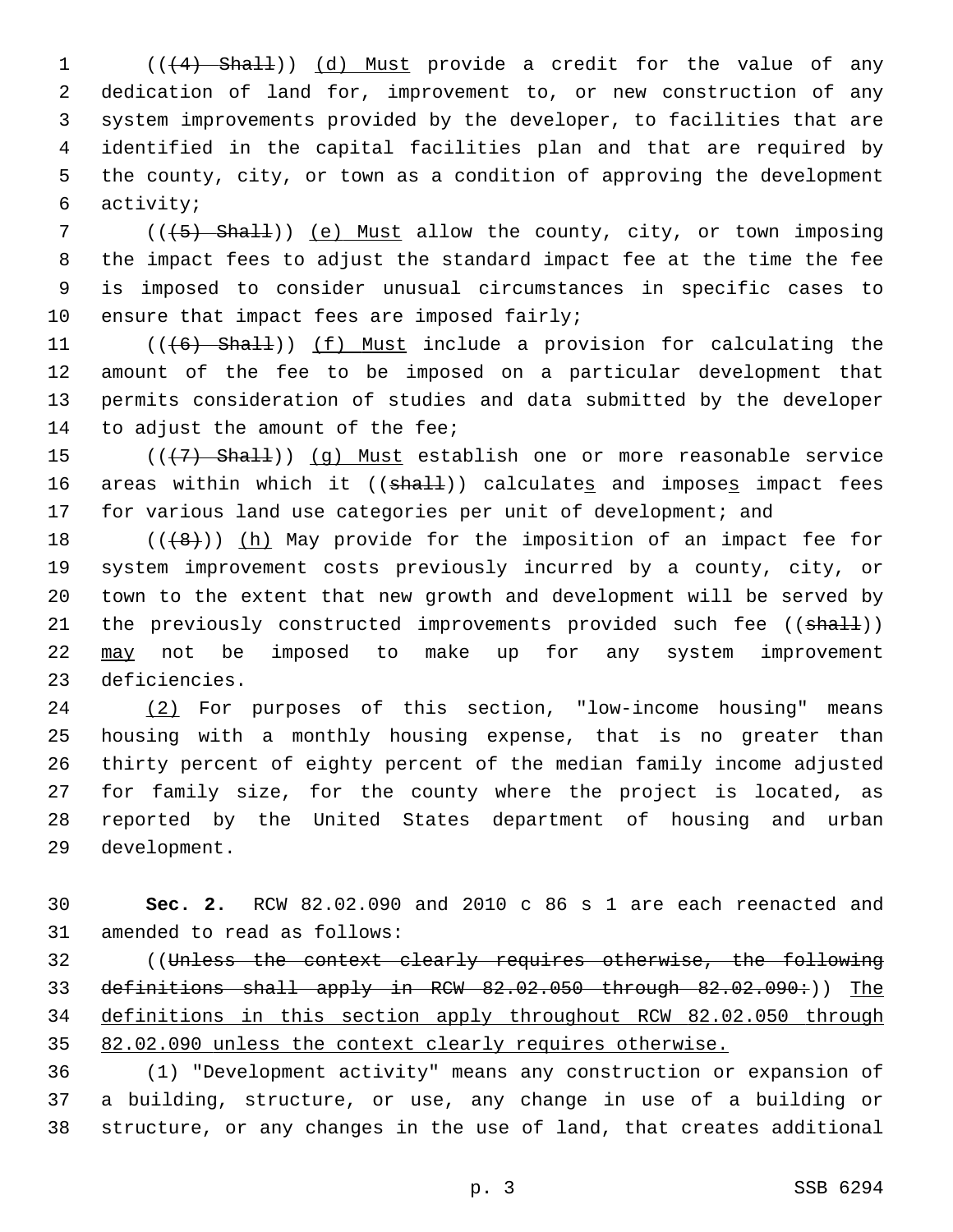demand and need for public facilities. "Development activity" does 2 not include:

 (a) Buildings or structures constructed by a regional transit authority; or

 (b) Buildings or structures constructed as shelters that provide emergency housing for people experiencing homelessness, or emergency shelters for victims of domestic violence, as defined in RCW 70.123.020.8

 (2) "Development approval" means any written authorization from a county, city, or town which authorizes the commencement of 11 development activity.

 (3) "Impact fee" means a payment of money imposed upon development as a condition of development approval to pay for public facilities needed to serve new growth and development, and that is reasonably related to the new development that creates additional demand and need for public facilities, that is a proportionate share of the cost of the public facilities, and that is used for facilities that reasonably benefit the new development. "Impact fee" does not 19 include a reasonable permit or application fee.

 (4) "Owner" means the owner of record of real property, although when real property is being purchased under a real estate contract, 22 the purchaser ((shall be)) is considered the owner of the real 23 property if the contract is recorded.

 (5) "Project improvements" mean site improvements and facilities that are planned and designed to provide service for a particular development project and that are necessary for the use and convenience of the occupants or users of the project, and are not 28 system improvements. ((No)) An improvement or facility included in a capital facilities plan approved by the governing body of the county, 30 city, or town ((shall be)) is not considered a project improvement.

 (6) "Proportionate share" means that portion of the cost of public facility improvements that are reasonably related to the 33 service demands and needs of new development.

 (7) "Public facilities" means the following capital facilities owned or operated by government entities: (a) Public streets and roads; (b) publicly owned parks, open space, and recreation facilities; (c) school facilities; and (d) fire protection 38 facilities.

 (8) "Service area" means a geographic area defined by a county, city, town, or intergovernmental agreement in which a defined set of